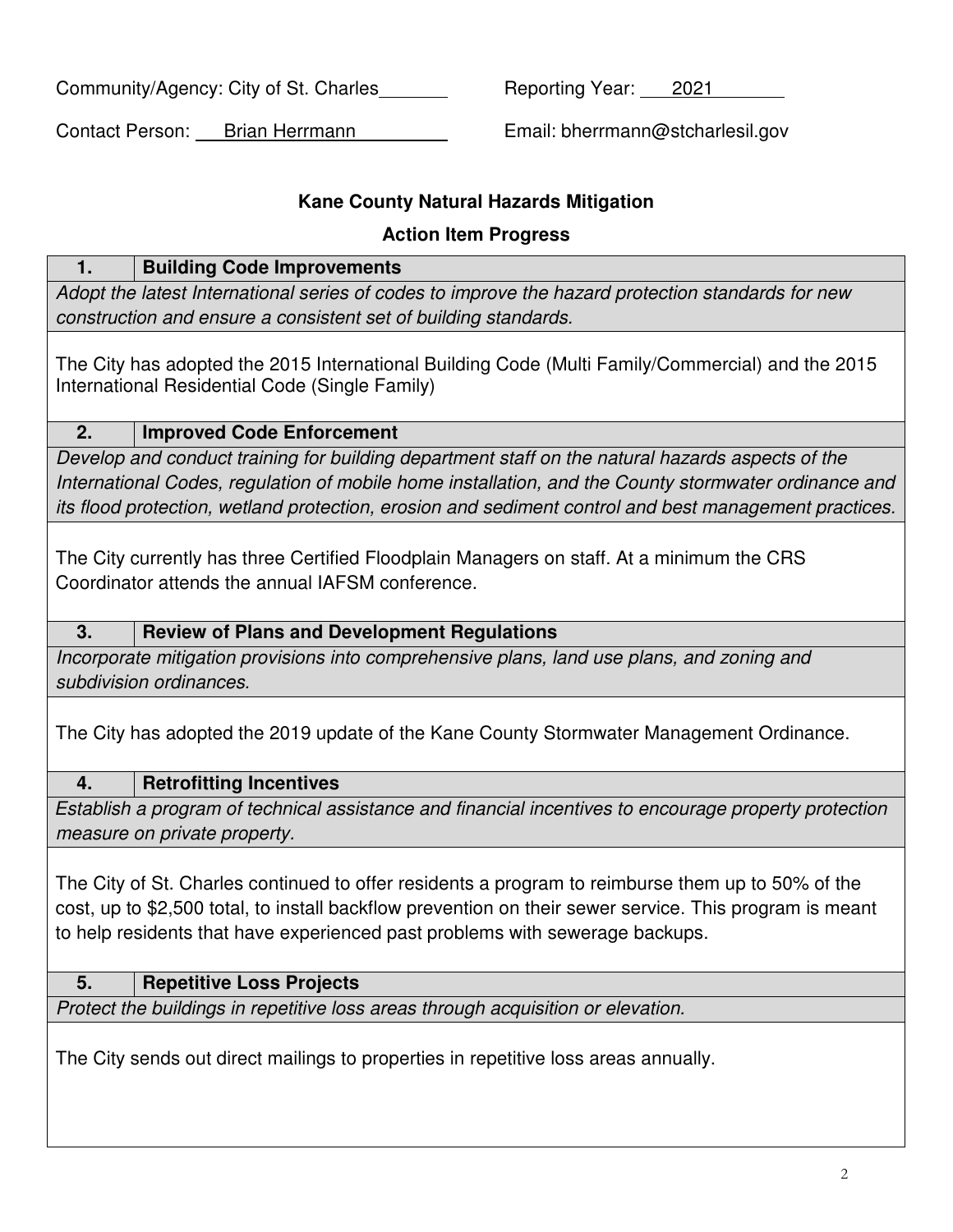| 6.<br><b>Drainage Maintenance</b>                                                                                                                                                                                    |  |  |  |
|----------------------------------------------------------------------------------------------------------------------------------------------------------------------------------------------------------------------|--|--|--|
| Implement a formal and regular drainage system maintenance program.                                                                                                                                                  |  |  |  |
|                                                                                                                                                                                                                      |  |  |  |
| Open channel inspections, both public and private, were conducted through the Public Works<br>Department.                                                                                                            |  |  |  |
| Detention basin inspections, both public and private, were conducted through the Community<br>Development Department.                                                                                                |  |  |  |
| "No Dumping in Stream" signs are maintained at various waterway locations within the City.                                                                                                                           |  |  |  |
| 7.<br><b>Urban Forestry</b>                                                                                                                                                                                          |  |  |  |
| Implement an urban forestry program that qualifies the municipality to become a Tree City, USA.                                                                                                                      |  |  |  |
| The City of St. Charles has been and continues to be a Tree City, USA recipient. The City has an<br>ongoing program to remove trees on public property that are dead or diseased.                                    |  |  |  |
| <b>Flood Threat Recognition</b><br>8.                                                                                                                                                                                |  |  |  |
| Continue current funding of rain and stream gages throughout the county.                                                                                                                                             |  |  |  |
| Continuing in 2021 a link has been made available on the City's Floodplain Page to the Fox River<br>gauge in Algonquin, IL. During periods of high water the City monitors river elevations in the<br>downtown area. |  |  |  |
| Continuing in 2021 a link has been made available on the City's Floodplain Page to USGS Gauge No.<br>05551200 on Ferson Creek.                                                                                       |  |  |  |
| 9.<br><b>Improved Emergency Response</b>                                                                                                                                                                             |  |  |  |
| Conduct a review of emergency response plans and programs.                                                                                                                                                           |  |  |  |
| The City has developed and implemented a policy to monitor flood levels on the Fox River to assess<br>when closing of the Illinois Street Bridge is warranted.                                                       |  |  |  |
| 10.<br><b>Flood Control Projects</b>                                                                                                                                                                                 |  |  |  |
| Implement flood control projects, including farm drainage improvements and projects to improve                                                                                                                       |  |  |  |
| bridges and culverts, where they prove to be the most appropriate approach to reduce flood damage.                                                                                                                   |  |  |  |
| A failing railroad culvert was removed from 7 <sup>th</sup> Avenue Creek behind commercial property along East<br>Main Street.                                                                                       |  |  |  |
| 7 <sup>th</sup> Avenue Creek Phase One improvements were constructed in 2021. The project will reduce the<br>effect of flooding on properties along the creek and tributary, minimize stream erosion, improve        |  |  |  |

A failing box culvert end was repaired on State Street Creek in the 1000 block of Dean Street.

stream ecology, and revitalize the neighborhood along the project corridor.